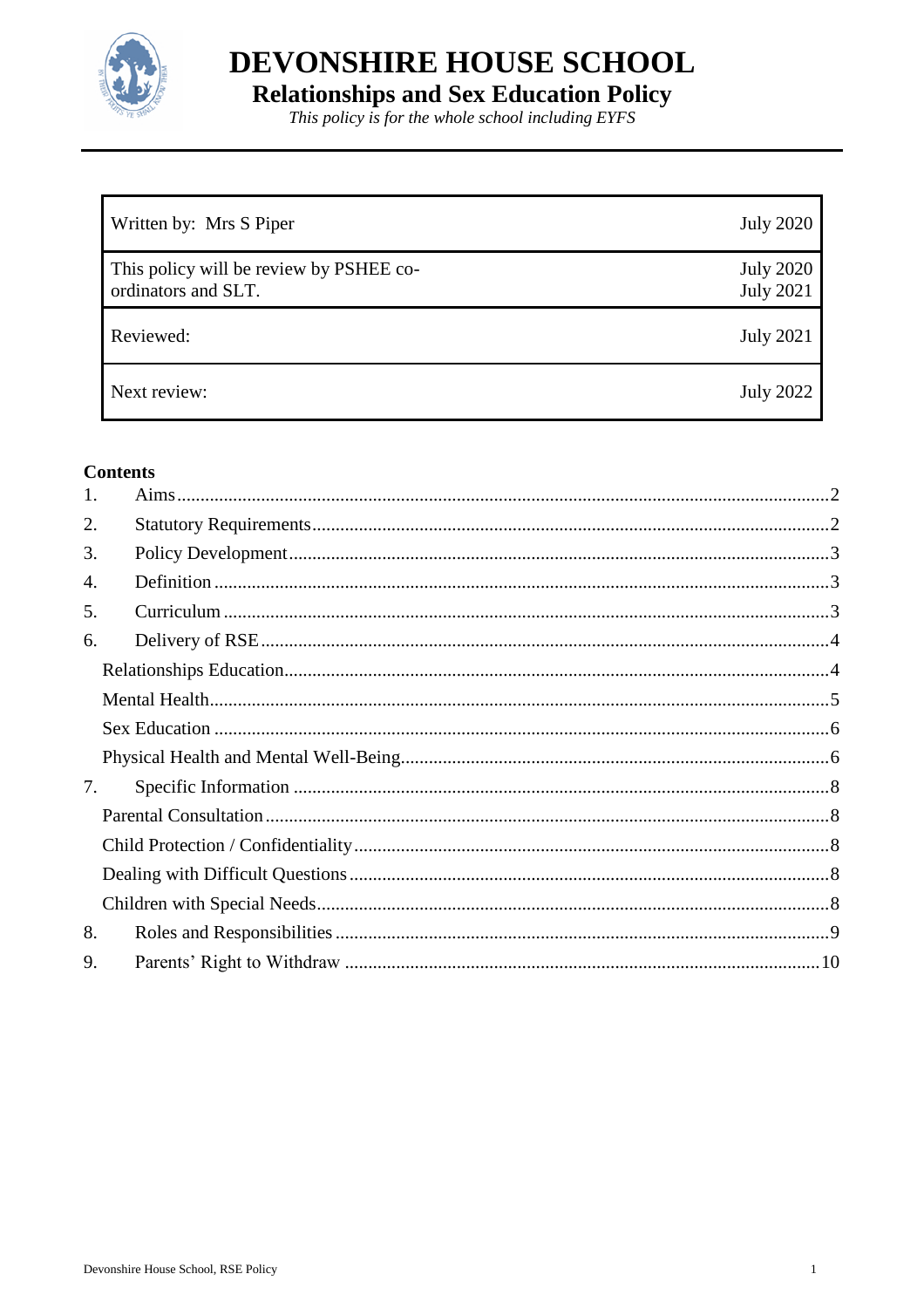## <span id="page-1-0"></span>**1. Aims**

The aims of relationships and sex education (RSE) at our school are to:

- Provide a framework in which sensitive discussions can take place
- Prepare pupils for puberty, and give them an understanding of sexual development and the importance of health and hygiene
- Help pupils develop feelings of self-respect, confidence and empathy especially in their relationships with others
- Create a positive culture around issues of sexuality and relationships
- Teach pupils the correct vocabulary to describe themselves and their bodies
- to provide the knowledge and information to which all pupils are entitled
- To clarify/reinforce existing knowledge
- To raise pupils self-esteem and confidence,
- To help pupils understand their feelings and behaviour so that they can lead fulfilling and enjoyable lives
- To help pupils develop skills (language, decision making, choice and assertiveness) and make the most of their abilities.
- To provide the confidence to be participating members of society and to value themselves and others
- To help gain access to information and support
- To develop skills for a healthier, safer lifestyle
- To develop and use communication and assertiveness skills to cope with the influences of their peers and the media
- To respect and care for their bodies
- To provide opportunities for pupils to explore and challenge a range of values, attitudes, beliefs, rights and responsibilities that will prepare them for contributing to school life and living in a diverse society
- To reinforce and develop pupil's understanding of how to stay safe online
- To teach pupils the correct vocabulary to describe themselves and their bodies

## <span id="page-1-1"></span>**2. Statutory Requirements**

As a school with primary and secondary aged children, we must provide relationships education to all pupils as per section 34 of the [Children and Social work act 2017.](http://www.legislation.gov.uk/ukpga/2017/16/section/34/enacted)

And as a school with secondary aged students, we must provide RSE to all these pupils as per section 34 of the [Children and Social work act 2017.](http://www.legislation.gov.uk/ukpga/2017/16/section/34/enacted)

We do not have to follow the National Curriculum but we are expected to offer all pupils a curriculum that is similar to the National Curriculum including requirements to teach science which would include the elements of sex education contained in the science curriculum.

In teaching RSE, we must have regard to [guidance](https://www.gov.uk/government/consultations/relationships-and-sex-education-and-health-education) issued by the secretary of state as outlined in section 403 of the [Education Act 1996.](http://www.legislation.gov.uk/ukpga/1996/56/contents)

At Devonshire House Preparatory School we teach RSE as set out in this policy.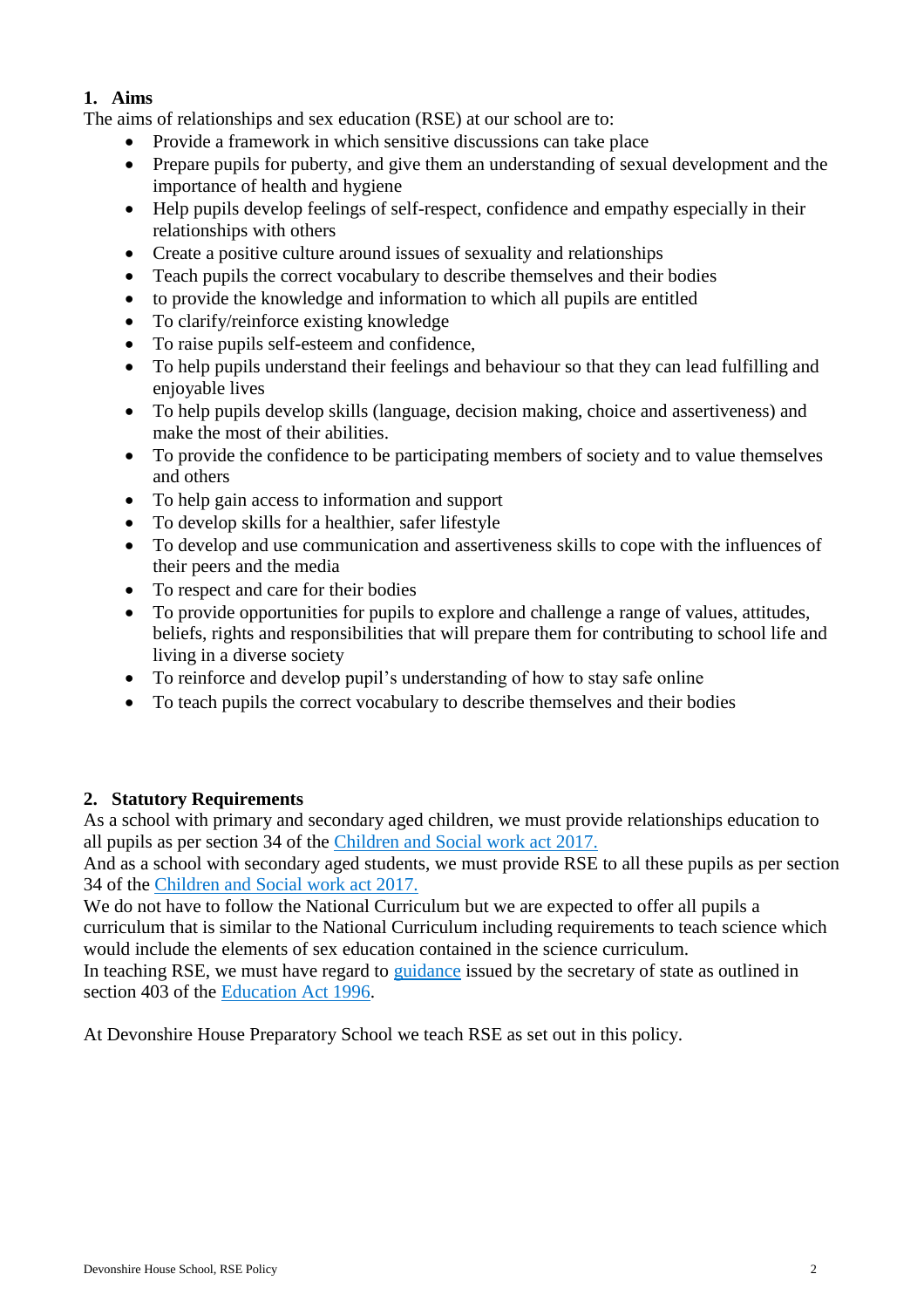### <span id="page-2-0"></span>**3. Policy Development**

This policy has been developed in consultation with staff. The consultation and policy development process involved the following steps:

- 1. Review members of staff namely the headteacher pulled together all relevant information including relevant national and local guidance
- 2. Staff consultation all school staff were given the opportunity to look at the policy and make recommendations
- 3. Parent consultation- parents were given access to the documents and decisions and comments were invited and then reviewed.
- 4. Ratification once amendments were made, the policy was shared with staff, parents, proprietor

The Policy will, in future be developed in consultation with staff, parents and pupils.

- 5. Parent consultation parents and any interested parties will be invited to send suggestions and comments on the policy to Form Reps who will be invited to attend a meeting
- 6. Pupil consultation we will investigate what exactly pupils want from their RSE lessons through a questionnaire
- 7. Ratification once amendments are made, the policy will be shared with staff, parents, proprietor

## <span id="page-2-1"></span>**4. Definition**

RSE is about the emotional, social and cultural development of pupils, and involves learning about relationships, sexual health, sexuality, healthy lifestyles, diversity and personal identity. RSE involves a combination of sharing information, and exploring issues and values. RSE is not about the promotion of sexual activity.

## <span id="page-2-2"></span>**5. Curriculum**

To embrace the challenges of creating a happy and successful adult life, pupils need knowledge that will enable them to make informed decisions about their well-being, health and relationships and to build their self-efficacy. Pupils can also put this knowledge into practice as they develop the capacity to make sound decisions when facing risks, challenges and complex contexts. Everyone faces difficult situations in their lives. These subjects can support young people to develop resilience, to know how and when to ask for help, and to know where to access support.

High quality, evidence-based and age-appropriate teaching of these subjects can help prepare pupils for the opportunities, responsibilities and experiences of adult life. They can also enable schools to promote the spiritual, moral, social, cultural, mental and physical development of pupils, at school and in society.

Devonshire House School is a mixed ability, co-educational school in London. Pupils range from 2 ½ years to 13 years of age and come from a variety of cultural, religious and ethnic backgrounds. This policy is written with the wide variety of religious and cultural backgrounds of pupils, parents and staff in mind and with the understanding that all parents have the right to withdraw their child from any or all of the sessions with regard to sex education and that staff can request permission to be excused from delivery of subjects which they find difficult to deliver. This must be done in consultation with the Head.

Our curriculum is set out as per Appendix 1 but we may need to adapt it as and when necessary.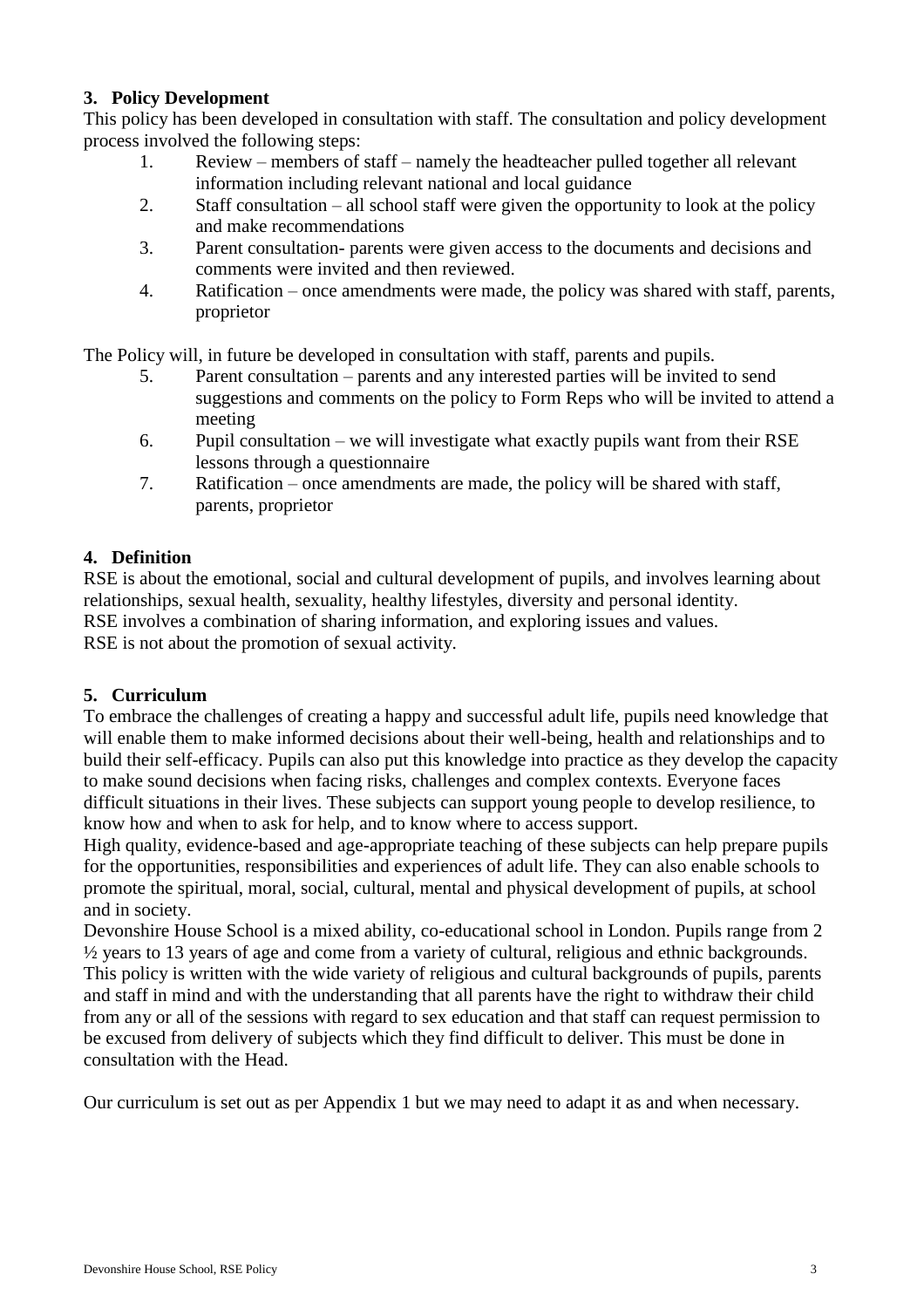We have developed the curriculum in consultation with parents, pupils and staff, taking into account the age, needs and feelings of pupils. If pupils ask questions outside the scope of this policy, teachers will respond in an appropriate manner so they are fully informed and don't seek answers online. Primary sex education will focus on:

- Preparing boys and girls for the changes that adolescence brings
- How a baby is conceived and born

For more information about our curriculum, see our curriculum map in Appendix 1.

## <span id="page-3-0"></span>**6. Delivery of RSE**

### <span id="page-3-1"></span>Relationships Education

The focus is on teaching the fundamental building blocks and characteristics of positive relationships, with particular reference to friendships, family relationships, and relationships with other children and with adults. Pupils are taught about what a relationship is, what friendship is, what family means and who the people are who can support them.

In Early Years pupils are taught how to take turns, how to treat each other with kindness, consideration and respect, the importance of honesty and truthfulness, mission seeking and giving, and the concept of personal privacy.

Establishing personal space and boundaries, showing respect and understanding the differences between appropriate and inappropriate or unsafe physical, and other contact.

Respect for others is taught in an age-appropriate way, in terms of understanding one's own and others' boundaries in play, in negotiations about space, books etc.

Teachers talk explicitly about the features of healthy friendships, family relationships and other relationships which young children are likely to encounter. Drawing attention to these in a range of contexts enables pupils to form a strong early understanding of the features of relationships which are likely to lead to happiness and security. This will also help them to recognise any less positive relationships when they encounter them.

The principles of positive relationships also apply online especially as, by the end of their time at prep school, most children will already be using the Internet. When teaching relationships contexts, teachers address online safety and appropriate behaviour in a way that is relevant to people's lives. Content is included on how information and data is shared and used in all contexts, including online; for example, sharing pictures, understanding the websites of businesses and how sites may use information provided by users in a way they might not expect.

Devonshire House is made up of families of many forms, providing a nurturing environment for children. Care is taken to ensure there is no stigmatisation of children based on their home circumstances and needs, to reflect sensibly that some children have a different structure support.

A growing ability to form strong and positive relationships with others depends on deliberate cultivation of character traits and positive personal attributes in the individual. The school encourages the development and practice of resilience and other attributes, this includes character traits such as helping pupils to believe they can achieve, persevere with tasks, work towards longterm rewards and continue despite setbacks.

Alongside understanding the importance of self-respect and sense of self-worth, pupils develop personal attributes including honesty, integrity, courage, humility, kindness, generosity,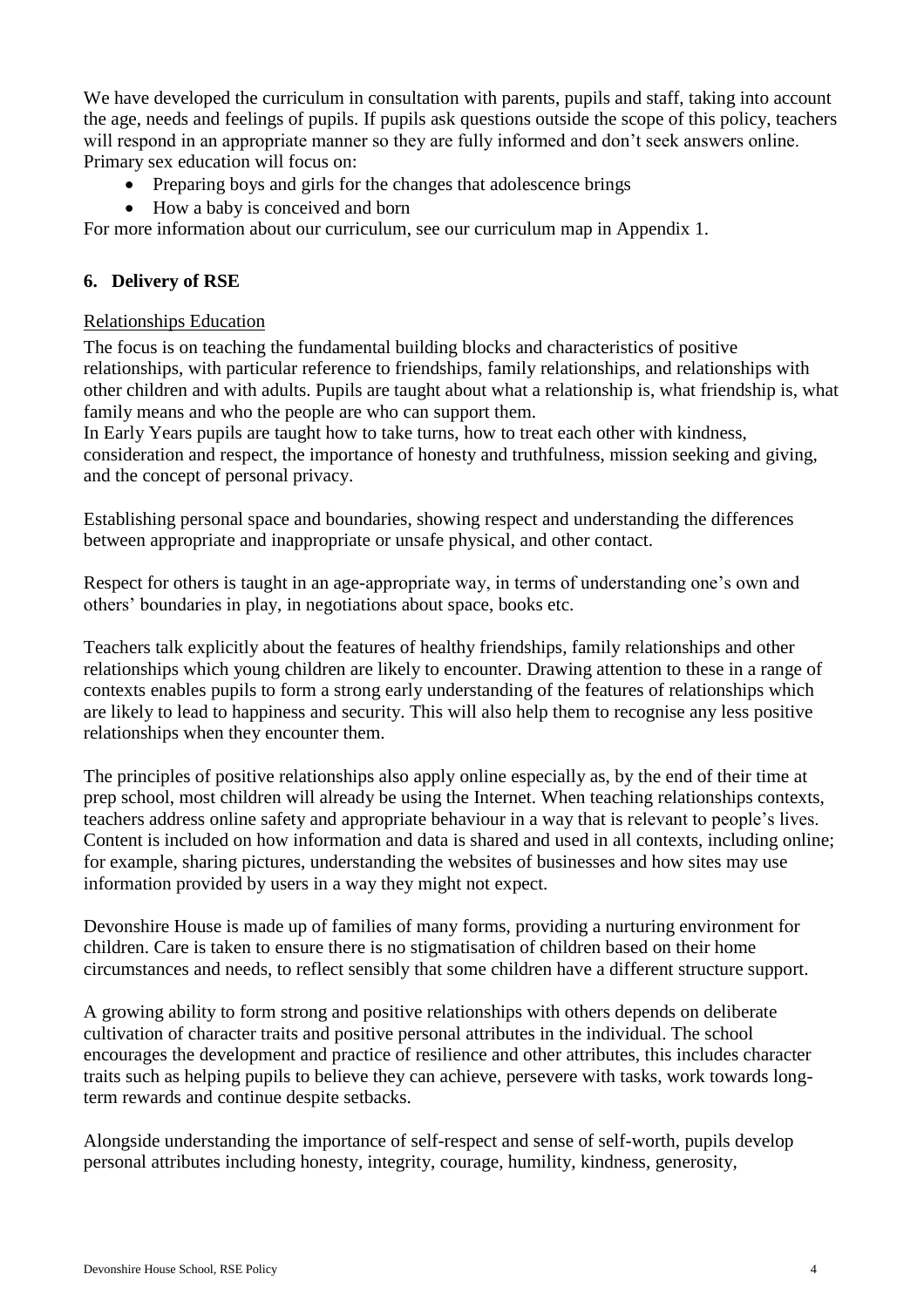trustworthiness and a sense of justice. This is achieved in a variety of ways including by providing opportunities for young people to take social action, achieve citizenship and get involved in other whole school involvement.

Fundamental British Values plays a key part in Devonshire House's pursuit in creating a positive learning environment for all its pupils. This includes four key components, Democracy, Rule of law, Individual liberty and Mutual respect and tolerance for those with different faiths.

**Democracy** is encouraged within the school, where everyone is treated equally and has equal rights, and where opportunities are given to encourage discussion and working together. This is where we can hear the Child's Voice. Democracy is embedded in the ethos of the school, and modelled by the teaching staff. It is a behaviour, rather than a lesson taught, and can be best witnessed in children's interactions with one another.

**The Rule of Law** encourages children of all ages at Devonshire House to manage their own feelings and behaviour, learning right from wrong, and behaving within agreed and clearly defined boundaries, and having the understanding of dealing with the consequences. Pupils are set clear expectations, which are tailored to their age group and also to their personal levels of understanding. Courteous and considerate behaviour is promoted throughout the entirety of the school, with Personal, Social and Emotional as a focus in the Early Years and PSHE in the Junior and Upper. Children adhere to memorable Golden Rules set by the school and discussed regularly. Children from Nursery onwards have directed targets, with behavioural strategies in place to help support and encourage children to be kind.

The remaining two values are both embedded within Personal, Social and Emotional Development and Understanding the World. For **Individual Liberty** we focus on children's selfconfidence and self-awareness, and people and communities. This is where, as a school, we help children to develop a positive sense of themselves. Our role at Devonshire House is to equip children with the desire to discover more by providing an environment which is enabling and creative. This in turn allows our pupils to develop their self-knowledge, self-esteem and increase their confidence in their own abilities. Within the Early Years, the continuous provision allows children the time and space to explore the language of feelings and responsibility; reflect on their differences, and understand that everyone is free to have different opinions.

Finally, **Mutual Respect and Tolerance** is an underpinning factor seen throughout the school community, amongst pupils and its faculty. This is where we learn to treat others as we want to be treated. How to be part of a community, manage our feelings and behaviour; and form relationships with others. This is always and area for growth and discussion within any setting, and at Devonshire House, we embrace differences and always encourage children to talk openly about what makes them unique.

## <span id="page-4-0"></span>Mental Health

Relationships education also creates an opportunity to enable pupils to be taught about positive emotional and mental well-being, including how friendships can support mental well-being. Through RSE the pupils learn a how to recognise and to report abuse, including emotional, physical and sexual abuse. Children learn to understand the boundaries in friendship with peers and also in friendships with family and others in all contexts including online. Pupils learn how to report concerns and seek advice when they suspect or know that something is wrong.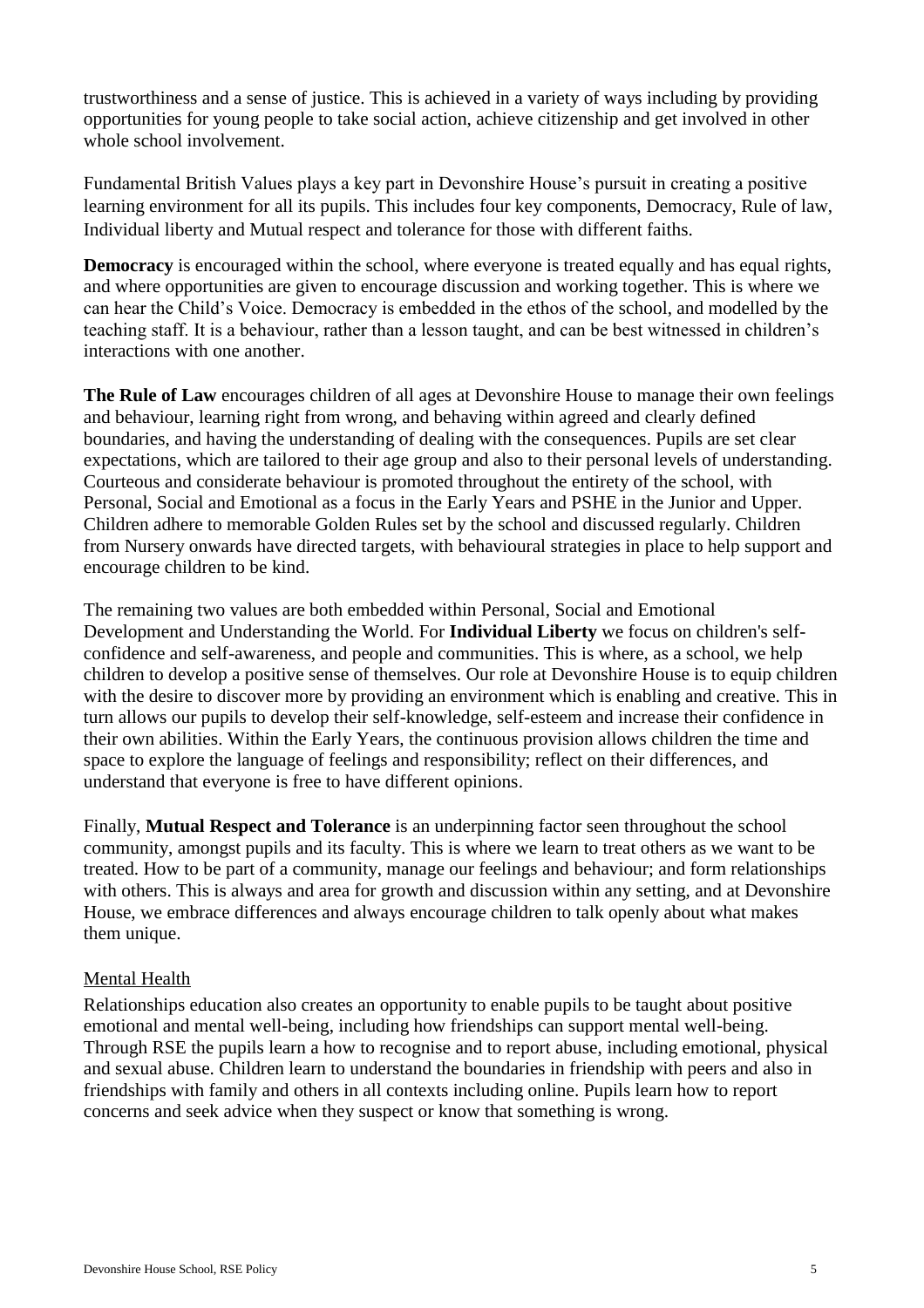### <span id="page-5-0"></span>Sex Education

Sex education is not compulsory for Primary age children.

The science curriculum also includes subject content in related areas, such as the main external body parts, the human body as it grows from birth to old age (including puberty) and reproduction in some plants and animals. In order to provide the very best grounding as pupils move from Primary to secondary education the school has a sex education programme tailored to the age and the physical and emotional maturity of the pupils. It ensures that both boys and girls are prepared for the changes that adolescence brings and -drawing knowledge from the human life cycle set out on the national curriculum in science - how are babies conceived and born.

Relationships and Sex Education will reflect the values of the PSHEE programme. Relationships and Sex Education is taught in the context of relationships.

In addition, Relationships and Sex Education will promote self-esteem and emotional health and well-being and help children to form and maintain worthwhile and satisfying relationships based on respect for themselves and for others, at home, school, work and in the community.

### <span id="page-5-1"></span>Physical Health and Mental Well-Being

### **Early Years**

We aim to support pupils at Devonshire House in the area of Health and Self-care, helping them to meet the Early Learning Goal at the end of Reception:

## **"Children know the importance for good health of physical exercise, and a healthy diet, and talk about ways to keep healthy and safe. They manage their own basic hygiene and personal needs successfully, including dressing and going to the toilet independently"**

To reach this ELG, extended support may also be needed into Year One and beyond.

Movement and handling is valued within the curriculum, and opportunities are provided each day helping pupils to learn the importance of staying fit. Children's play is active and movement breaks may also be incorporated into structured lessons. Outdoor play happens at intervals through the day for all year groups, and PE lessons are also offered, teaching children skills and developing abilities.

Children's toileting needs are tended to with sensitivity, whilst respecting their emotions and modesty. Throughout the Early Years, pupils are taught about appropriate behaviour when visiting the bathrooms, and up until Reception are always accompanied by a familiar adult. A helpful link, encouraging children to stay safe:<https://www.youtube.com/watch?v=-lL07JOGU5o>

A mindful attitude is given to promote positive mental health in all our pupils, to the way we adapt the curriculum and routine for each child's personal understanding. Children are nurtured in an environment which allows them to grow in self-confidence and self-esteem, and sensitivity is given to the issues faced. Attachments are built and relationships developed, whilst also providing pupils with opportunities to build resilience and a strong sense of self.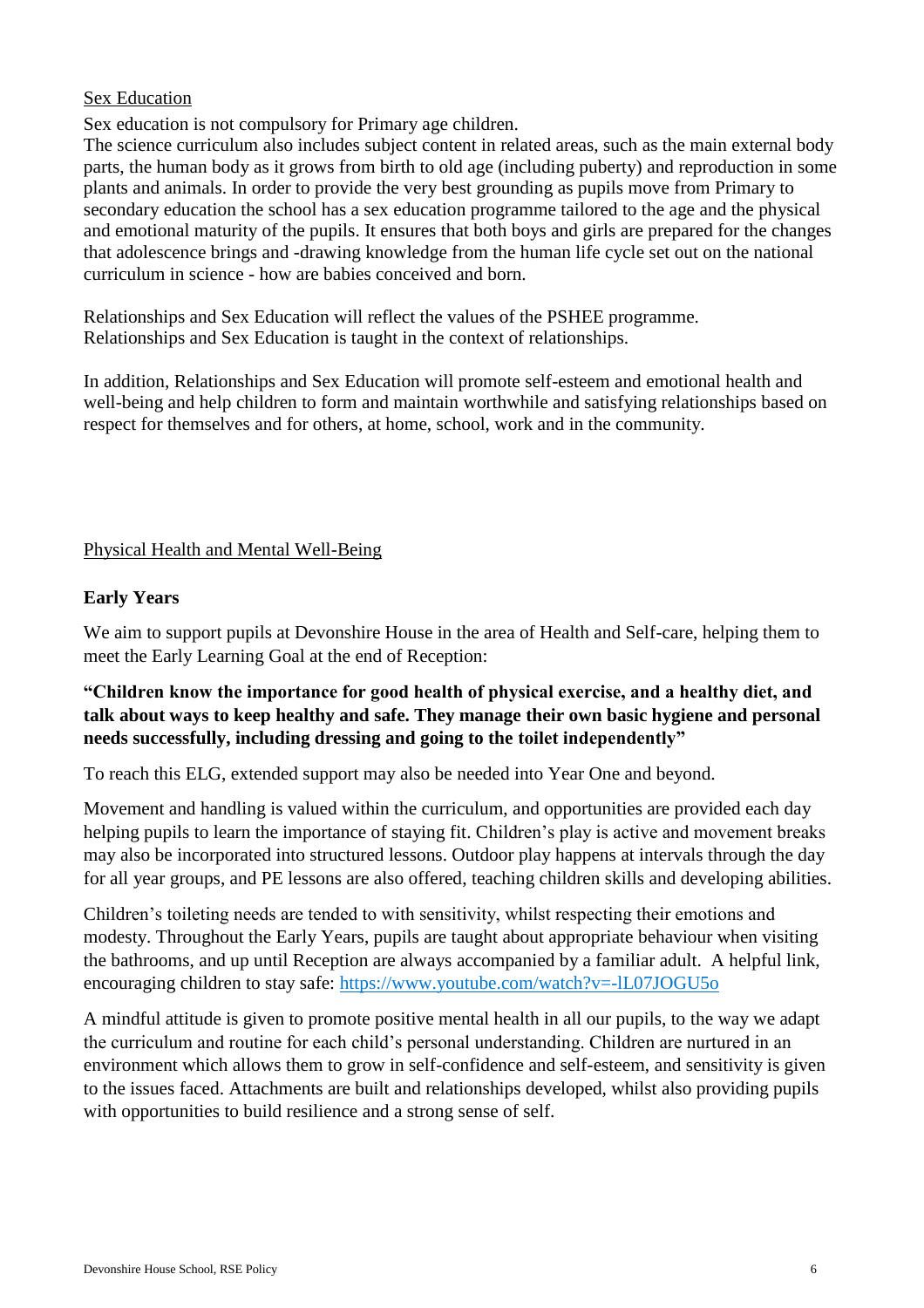Mindfulness opportunities are given daily, within the routine, allowing children opportunities to reflect upon their experiences, and of the world around them. The senses are used actively, and time is offered to calm down, practicing breathing techniques, also incorporating yoga moves. Each teacher may approach mindfulness in a unique way, best to suit their class. Rather than be a timetabled exercise, we believe that children's wellbeing is best promoted throughout the day, integrated within the routine.

Praising children within the setting for good work, playing nicely, or even sharing resources is an effective way of demonstrating to children that their positive behaviour is being appreciated. This will eventually help to increase a child's confidence and their emotional well-being should also increase alongside this. Pre-Reception and Reception pupils attend an assembly once a week, where achievements are celebrated and targets in relation to wellbeing are set.

Wellbeing is a crucial element of development that can not necessarily be targeted and that each child may respond to differently, depending on their own development at that point in time. By supporting pupils and increasing resilience and emotional development whilst in the nursery environment, practitioners will effectively support children to recognise how to deal with their own well-being. By implementing healthy well-being in a child's early years, practitioners and parents will support a child to learn techniques that may stay with them into their adult lives and impact on their lifestyle.

Yoga is offered as a weekly extra-curricular activity (for PR pupils and upwards), helping to improve focus, memory, self-esteem, academic performance, and classroom behaviour, and can even reduce anxiety and stress in children.

The school teaches physical health and mental wellbeing in order to give pupils the information they need to make good decisions about their own health and well-being. It enables them to recognise what is normal and what is an issue in themselves and others and, when issues arise, know how to seek support as early as possible from appropriate resources.

It is important the pupils understand that good physical health contributes to good mental well-being, and vice versa

The school promotes pupil self-control and the ability to self-regulate, and strategies for doing so. This enables them to become confident in their ability to achieve well and persevere even when they encounter setbacks when their goals are distant, and to respond calmly and rationally to setbacks and challenges. The school encourages an atmosphere of openness where pupils feel they can check their understanding and seek any necessary health and advice as they gain knowledge about how to promote good health and well-being.

Appendix A is a copy of the schools' scheme of work for the delivery of Relationships and Sex Education. This shows when key information is covered and the language used.

Relationships and Sex Education is delivered through Science, RE, PSHEE, circle and form time. It is taught by class teachers, the science department and, if appropriate, outside visitors such as the school nurse.

A range of teaching methods which involve the children's full participation are used to teach Relationships and Sex Education. These may include the use of video, discussion, looking at case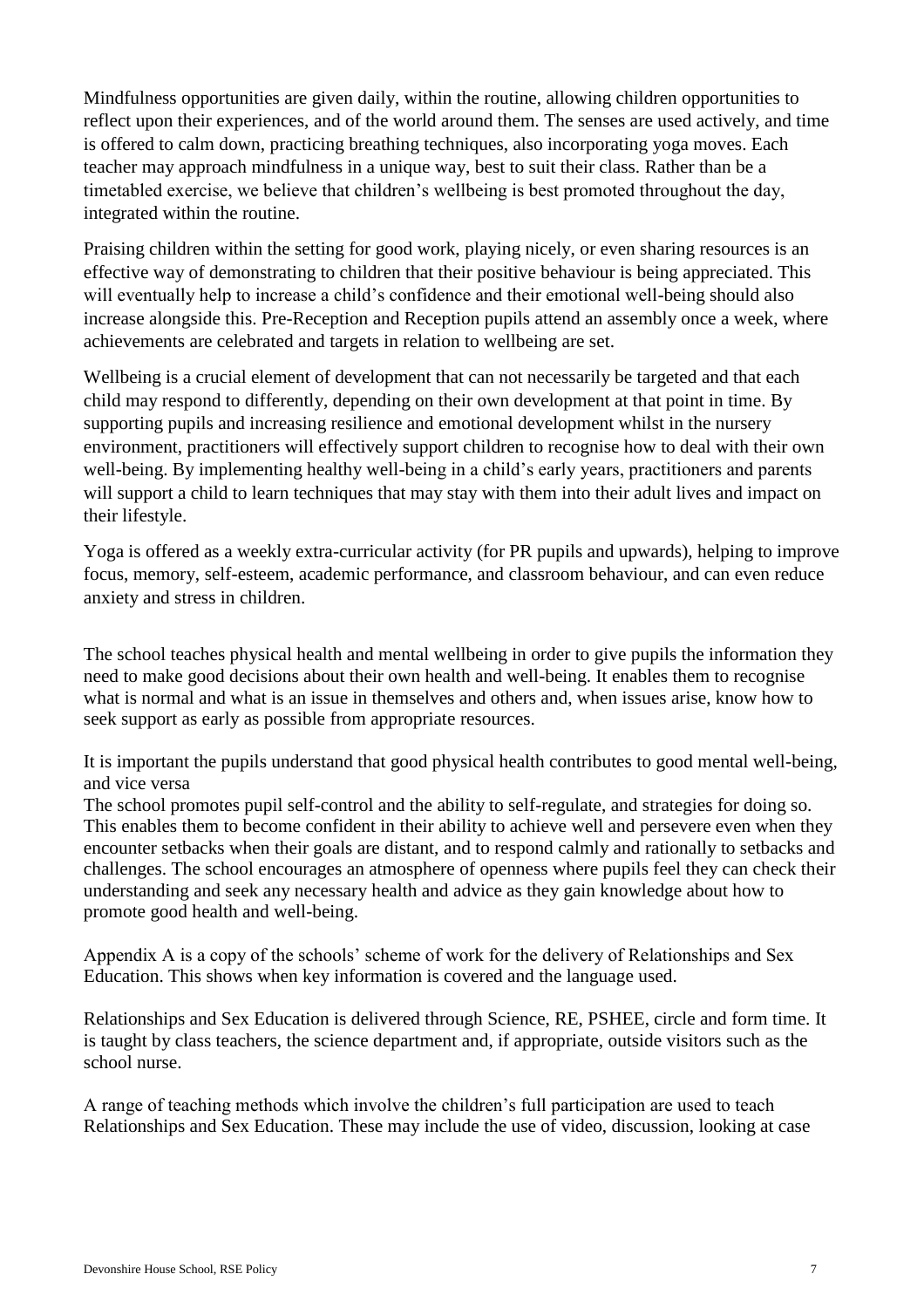studies, drama and role play. SRE is usually delivered in mixed groups however there may be occasions when single gender groups are more appropriate and relevant.

Resources are included within the PSHEE and science schemes of work.

Relationship and Sex Education is monitored by the Senior Leadership team through the PSHEE coordinators and as part of the school development plan. Changes will be made as appropriate and the Policy is subject to an annual review.

# <span id="page-7-0"></span>**7. Specific Information**

# <span id="page-7-1"></span>Parental Consultation

The school includes information on Relationship and Sex Education on the website and full details are available to parents on request and via the VLE.

The school informs parents when aspects of the Relationship and Sex Education programme are being taught and provides opportunities for parents to view the videos and resources being used. Parents have the right to withdraw their child from the sex education aspects of Relationships and Sex Education and alternative work will be set.

# <span id="page-7-2"></span>Child Protection / Confidentiality

Teachers need to be aware that effective Relationships and Sex Education, which brings an understanding of what is and is not acceptable in a relationship, may lead to disclosure of a child protection issue.

In this situation the teacher will inform the DSL in line with school procedures.

A member of staff cannot promise confidentiality if concerns exist.

# <span id="page-7-3"></span>Dealing with Difficult Questions

Teachers will endeavour to answer questions as honestly as possible but if faced with a question they do not feel comfortable answering within the classroom, provision would be made to meet the child's needs or advice sought.

# <span id="page-7-4"></span>Children with Special Needs

Teaching and resources will be differentiated as appropriate to address the needs of these children in order for them to have full access to the content of Relationships and Sex Education RSE is taught within the personal, social, health and economic (PSHE) education curriculum. Biological aspects of RSE are taught within the science curriculum, and other aspects are included in religious education (RE).

Relationships education focuses on teaching the fundamental building blocks and characteristics of positive relationships including:

- Families and people who care for me
- Caring friendships
- Respectful relationships
- Online relationships
- Being safe

For more information about our RSE curriculum, see Appendices 1 and 2.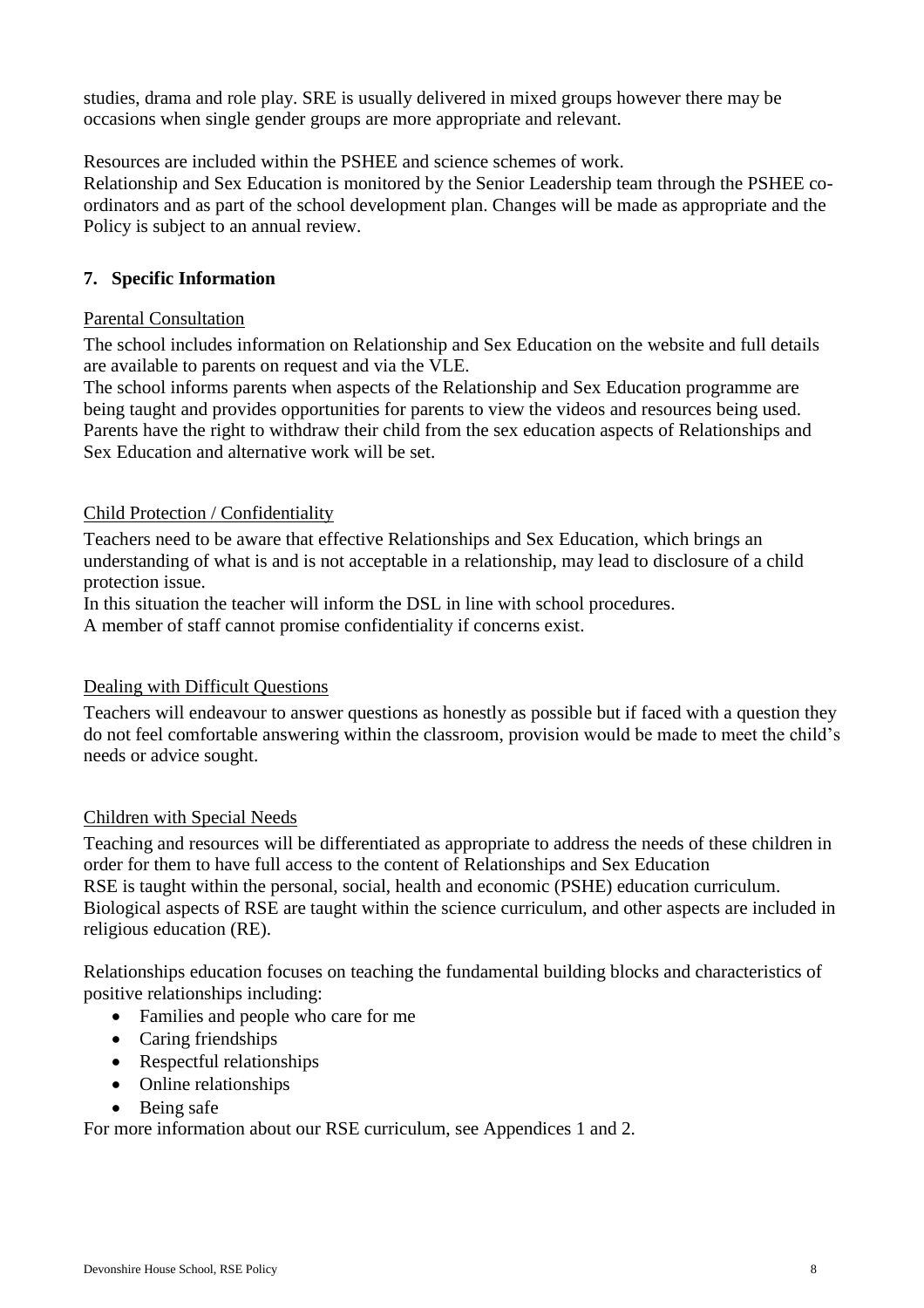RSE focuses on giving young people the information they need to help them develop healthy, nurturing relationships of all kinds including:

- Families
- Respectful relationships, including friendships
- Online and media
- Being safe
- Intimate and sexual relationships, including sexual health

For more information about our RSE curriculum, see Appendices 1 and 2.

These areas of learning are taught within the context of family life taking care to ensure that there is no stigmatisation of children based on their home circumstances (families can include single parent families, LGBT parents, families headed by grandparents, adoptive parents, foster parents/carers amongst other structures) along with reflecting sensitively that some children may have a different structure of support around them (for example: looked after children or young carers).

### <span id="page-8-0"></span>**8. Roles and Responsibilities**

### 8.1. Governance

Governance will approve the RSE policy, and hold the headteacher to account for its implementation.

## 8.2. The Head Teacher

The headteacher is responsible for ensuring that RSE is taught consistently across the school, and for managing requests to withdraw pupils from non-statutory/non-science components of RSE (see section 8).

## 8.3. Staff

Staff are responsible for:

- Delivering RSE in a sensitive way
- Modelling positive attitudes to RSE
- Monitoring progress
- Responding to the needs of individual pupils
- Responding appropriately to pupils whose parents wish them to be withdrawn from the non-statutory/non-science components of RSE

Staff do not have the right to opt out of teaching RSE. Staff who have concerns about teaching RSE are encouraged to discuss this with the headteacher. If there is a specific reason why a member of staff should not deliver any aspect of the curriculum this will be discussed with the Head who will make the decision.

#### 8.4. Pupils

Pupils are expected to engage fully in RSE and, when discussing issues related to RSE, treat others with respect and sensitivity.